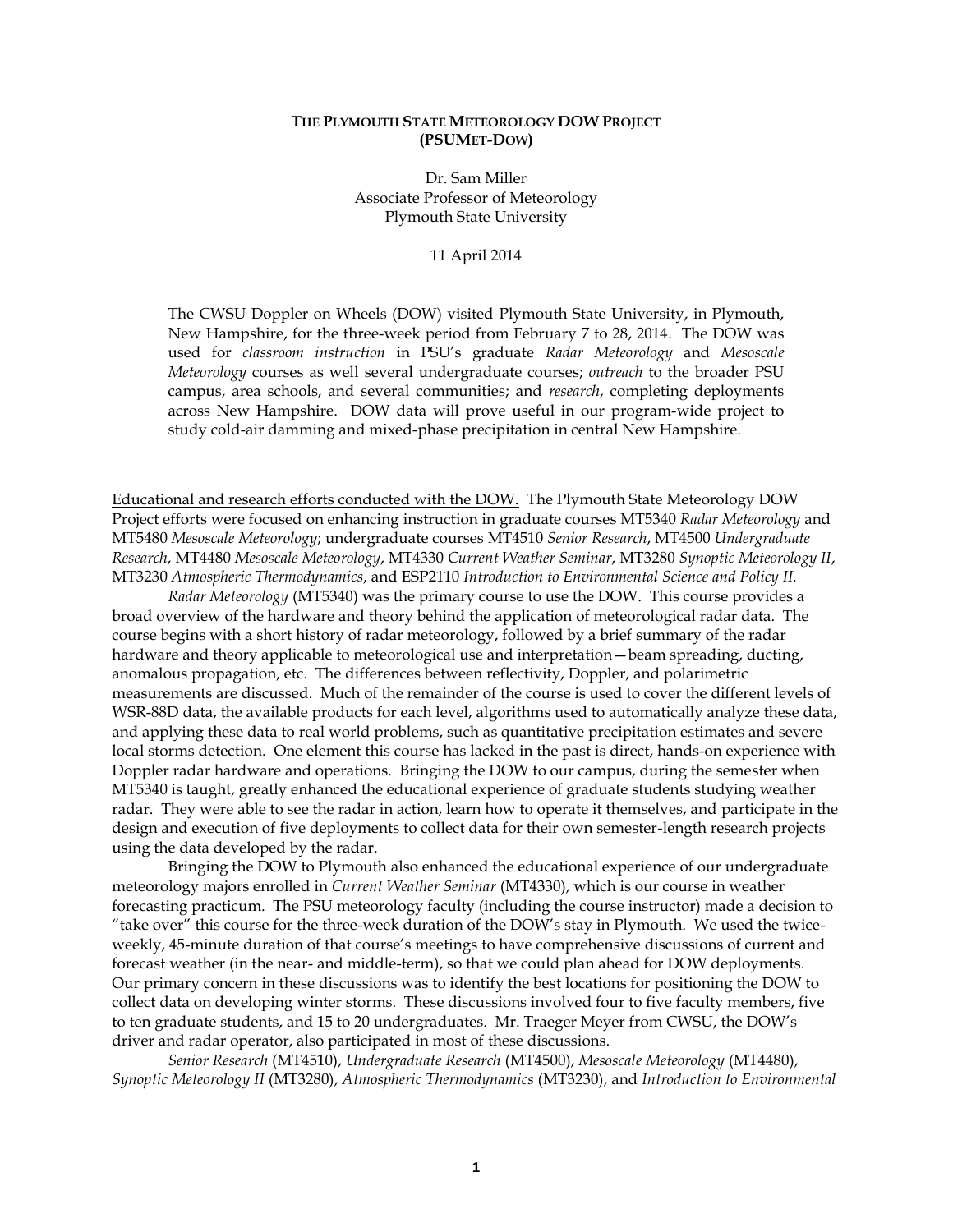*Science and Policy II* (ESP2110) were also involved in DOW-related educational efforts. The combined enrollment in these courses is about 70.

Plymouth State Meteorology has embarked on a student-oriented multi-course collaborative project to measure cold-air damming (CAD) events in New England. These CAD events often result in wintertime mixed-precipitation events in the region's complex terrain. Small differences in elevation in the alternating valleys and ridges may result in differing precipitation phases (such as snow, ice pellets, and freezing rain) over relatively short horizontal distances. We deployed the DOW at Plymouth Municipal Airport (K1P1) for about 15 hours during one such event, and obtained scan data showing the passage of *both* a warm front *and* a cold front *over the top* of an intense cold pool. Passage of both fronts occurred without ever inducing a change in wind direction or temperature at the airport, but the DOW scans clearly showed complex, organized precipitation patterns associated with the fronts passing overhead. This was particularly evident in the vertical (RHI) scans, using some of the dual-polarization products. The deployment involved four faculty members, as well as six undergraduates and five graduate students enrolled in several different courses. We also deployed the DOW, twice, to the Mount Washington Valley (near the base of the Mount Washington Auto Road) and collected scan data on synoptically-driven snowfall. The second of these involved scans of the Arctic Front as it passed through the valley. These efforts involved one faculty member and one undergraduate enrolled in *Current Weather Seminar.* Two other deployments were made to scan major winter weather events associated with coastal storms (Nor'easters) that also produced mesoscale snowbands. These efforts involved several more faculty members and students. The dates of the deployments are shown in the table in the next section.

Outreach. We used the DOW to introduce PSU students majoring in other fields, as well as students in area elementary, middle and high schools, and members of the general public, to science and technology.

We sent the DOW (driven by Mr. Meyer), along with several members of the faculty and staff of PSU, and ten graduate and 17 undergraduate students, to several outreach events. These are detailed in the table shown below. The outreach events included visits to five elementary, middle and high schools, the Mount Washington Observatory's Weather Discovery Center (in North Conway, New Hampshire), Plymouth State University's HUB Student Union building, two all-day deployments to the McAuliffe-Shepard Discovery Center (in Concord, NH), and the Glen House at the base of the Mount Washington Auto Road (in Gorham, NH). In all, about 945 people of all ages were shown the DOW and given short, guided tours by Mr. Traeger and PSU faculty and students. A University press release was disseminated to the White Mountains and Lakes Region communities advertising the DOW and inviting all residents and businesses to participate. The New Hampshire television station WMUR sent a crew to the Bedford event, and broadcast a short piece on the DOW's visit to the State.

| <b>Date</b><br>[Feb] | Day         | <b>Faculty</b><br>Member(s) | <b>Meteorology</b><br><b>Students</b>                   | What, where and when                                                                                                                 | <b>Estimate of people</b><br>"reached" (students,<br>members of the public,<br>etc.) |
|----------------------|-------------|-----------------------------|---------------------------------------------------------|--------------------------------------------------------------------------------------------------------------------------------------|--------------------------------------------------------------------------------------|
| $\overline{7}$       | Fri         | Hoffman                     | All                                                     | Afternoon: Orientation(s) for PSU<br>faculty and staff - Plymouth Airport                                                            |                                                                                      |
| 8                    | Sat         |                             |                                                         |                                                                                                                                      |                                                                                      |
| 9                    | Sun         |                             |                                                         |                                                                                                                                      |                                                                                      |
| 10                   | Mon         | Kelsey<br>Miller            | Schmidt<br>Kawzenuk<br>Henneberg<br>Rinehart<br>Godfrev | $9:00 - 10:30$ AM: Blue Heron<br>School, Squam Lake Science<br>Center<br>$11:00$ AM $- 1:00$ PM: Holderness<br><b>Central School</b> | 125                                                                                  |
| 11                   | <b>Tues</b> | Miller                      | Hammond<br>Rinehart<br>Godfrev                          | $8:30$ AM $-$ 4:00 PM: Plymouth high<br>school and elementary school                                                                 | 200                                                                                  |
| 12                   | Weds        | Hoffman                     | Schmidt                                                 | 9:30 AM to 3:00 PM: Bedford High                                                                                                     | 100                                                                                  |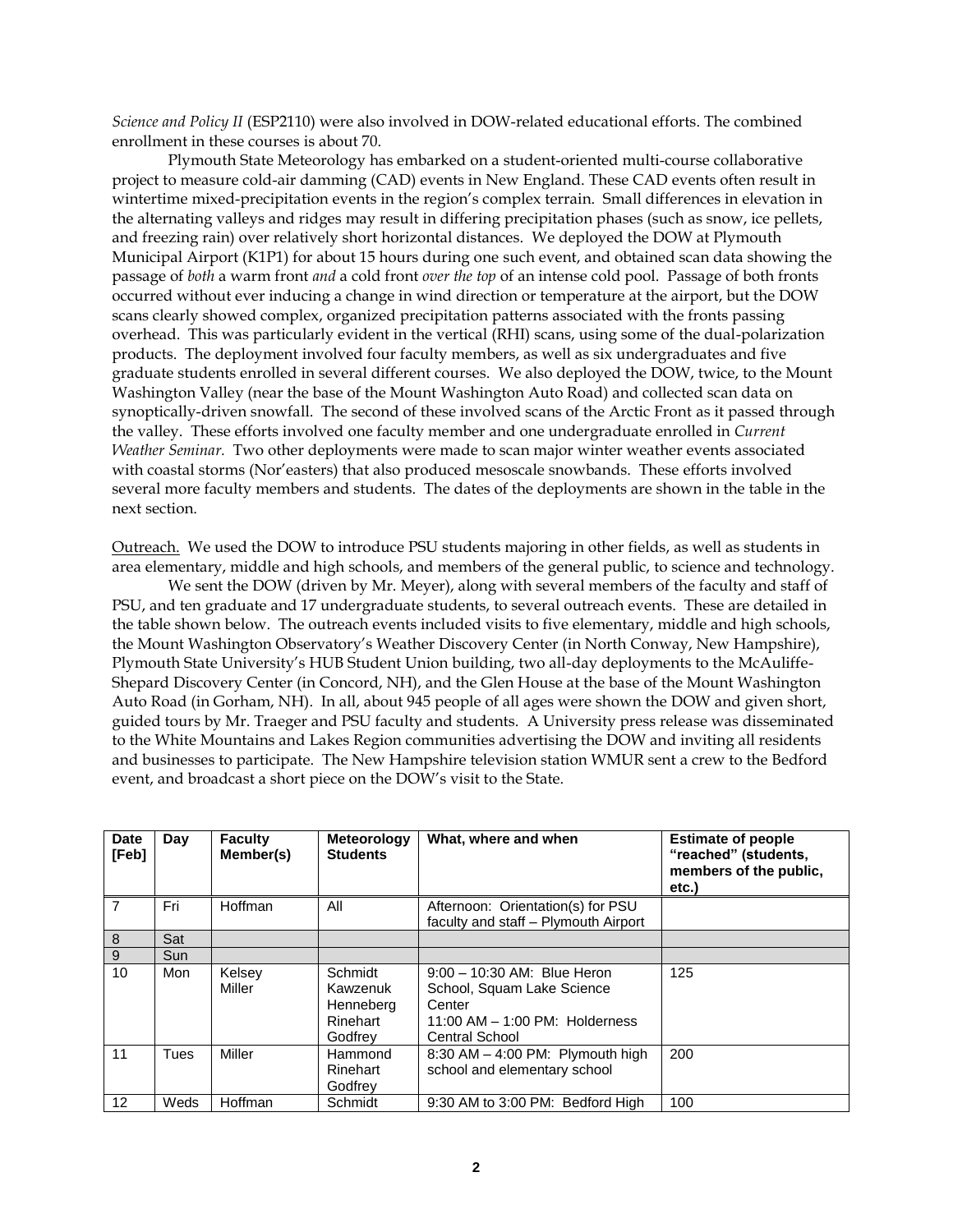|    |              |                                         | Kane<br>Henneberg<br>Godfrey                                                                                                    | School                                                                                                               |     |
|----|--------------|-----------------------------------------|---------------------------------------------------------------------------------------------------------------------------------|----------------------------------------------------------------------------------------------------------------------|-----|
|    |              |                                         | Daigneault                                                                                                                      |                                                                                                                      |     |
| 13 | <b>Thurs</b> | Earick<br>Hoffman<br>Cordeira           | Hammond<br>Kawzenuk<br>Rinehart<br>Godfrey                                                                                      | 9 - 11:30 AM: Rumney Elementary<br>School<br>Afternoon/evening: DEPLOYMENT<br>TO ROCHESTER AIRPORT                   | 100 |
| 14 | Fri          | Cordeira                                | Hammond<br>Kawzenuk<br>Lupo<br>Haddad<br>Handler<br>Al-Momar<br>Godfrey                                                         | Noon - 3:00 PM: Open house on<br>Plymouth Town Square                                                                | 30  |
| 15 | Sat          |                                         |                                                                                                                                 |                                                                                                                      |     |
| 16 | Sun          |                                         |                                                                                                                                 |                                                                                                                      |     |
| 17 | Mon          | <b>Miller</b>                           | Hammond<br>Kawzenuk<br>Lupo<br>Haddad<br>Handler<br>Rinehart<br>Al-Momar                                                        | Park in front of HUB - Radar course<br>familiarization                                                               | 50  |
| 18 | <b>Tues</b>  | <b>Miller</b>                           | Daigneault<br>Delhay<br>Godfrey                                                                                                 | DEPLOYMENT TO MEREDITH<br><b>DOCKS</b>                                                                               | 10  |
| 19 | Weds         | Kelsey                                  | Sodeur                                                                                                                          | Morning: Base of Auto Road -<br><b>SCANS</b><br>Afternoon/evening: North Conway -<br><b>Weather Discovery Center</b> | 55  |
| 20 | <b>Thurs</b> | Kelsey/Bush                             | Kane<br>Goidfrey<br>Delhay                                                                                                      | Park in front of HUB                                                                                                 | 75  |
| 21 | Fri          | Hoffman<br>Kelsey<br>Miller<br>Cordeira | Schmidt<br>Kawzenuk<br>Urango<br>Lupo<br>Kane<br>Haddad<br>Handler<br>Henneberg<br>Rinehart<br>Godfrey<br>Daigneault            | DEPLOYMENT TO PLYMOUTH<br><b>MUNICIPAL AIRPORT</b>                                                                   |     |
| 22 | Sat          | Hoffman                                 | Hammond<br>Sodeur<br>Schmidt<br>Kawzenuk<br><b>Sass</b><br>Urango<br>Lupo<br>Kane<br>Haddad<br>Henneberg<br>Godfrey<br>Al-Momar | All day: McAuliffe-Shepard<br>Discovery Center/Concord                                                               | 75  |
| 23 | Sun          | <b>Miller</b>                           | Hammond<br>Sodeur<br>Schmidt<br>Kawzenuk                                                                                        | All day: McAuliffe-Shepard<br>Discovery Center/Concord                                                               | 90  |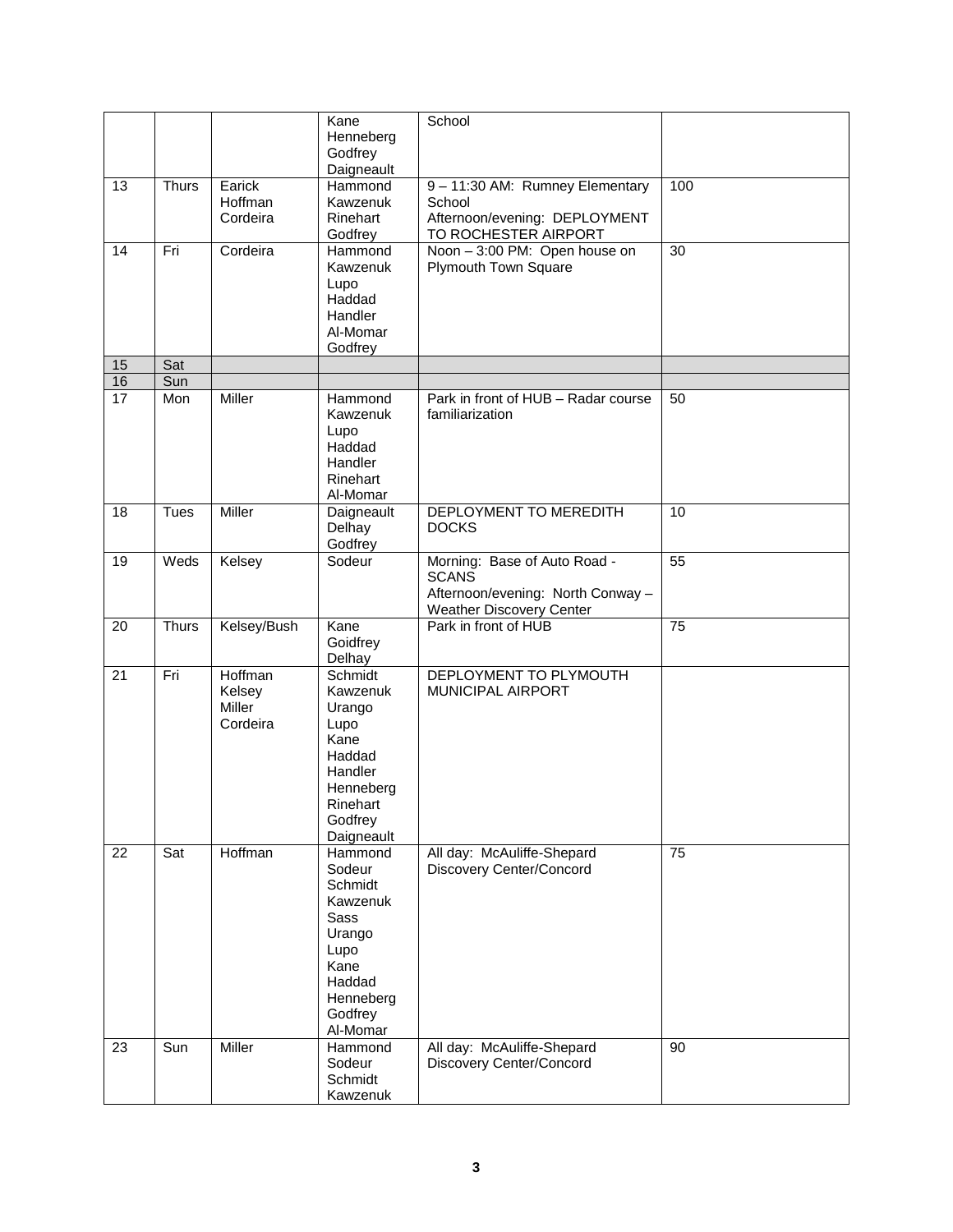|    |            |        | Kane<br>Handler<br>Henneberg<br>Rinehart<br>Godfrey<br>Urango |                                              |    |
|----|------------|--------|---------------------------------------------------------------|----------------------------------------------|----|
| 24 | <b>Mon</b> |        |                                                               |                                              |    |
| 25 | Tues       |        |                                                               |                                              |    |
| 26 | Weds       | Kelsey |                                                               | SCANS: Base of Mount<br>Washington Auto Road | 25 |
| 27 | Thurs      |        | Miller                                                        | Outreach - PSU Ice Rink                      | 10 |
| 28 | Fri        |        |                                                               | Depart                                       |    |

Lessons learned. This was a very complex effort on our part. There were many different entities involved, including all members of the PSU meteorology faculty and staff; several graduate and undergraduate students; members of the faculty of other PSU departments; PSU administrators and PR staff; administration and teaching faculty of several public schools in the area; Town of Plymouth administration; Mount Washington Observatory staff; and McAuliffe-Shepard Discover Center staff. Organizing (including coordination) of all these separate events was the responsibility of one person (initially with some help from two others), and itself constituted a full-time job. This individual was also responsible for resolving conflicts that arose when scheduled school visits had to be cancelled to accommodate deployments. From this we have distilled the following lessons learned:

- Research should take first priority, given the scarcity of this resource, followed by education for university students, followed by public outreach. Everyone involved in the effort should understand this list of priorities.
- The specific meteorological conditions to be scanned should be determined in advance, along with a rough description of how each will be accomplished. For example, we were interested in studying cold-air damming conditions in the central New Hampshire region, and we had already worked out roughly how we would do it. That said, the team should also be flexible – able to adapt to the specifics of a meteorological event as it evolves – *and* be ready to scan "targets of opportunity" (unexpected meteorological events within the region of the deployment).
- To enhance the university education aspect of the DOW visit, students should be given four to six weeks of education in weather radar before the DOW arrives on site. Some of this time should be spent designing hypothetical field campaigns.
- We found that our use of the *Current Weather Seminar* course as a planning and outlook forum was very effective. It was also a great opportunity to involve as many students as possible in the use of the DOW. Given the improved preparatory education noted above, the students involved in planning should also be intimately involved in the planning and execution of specific field deployments.
- The public relations effort should begin about a week before the beginning of a DOW visit to a given university, and continue with regular updates to the media (preferably coordinated with the university public relations office) during the visit.
- There should be one person empowered to make the final decisions about when and where the DOW will be deployed. This person should be a member of the university's meteorology faculty. The decisions made by this person can be made with the advice and assistance of others, but